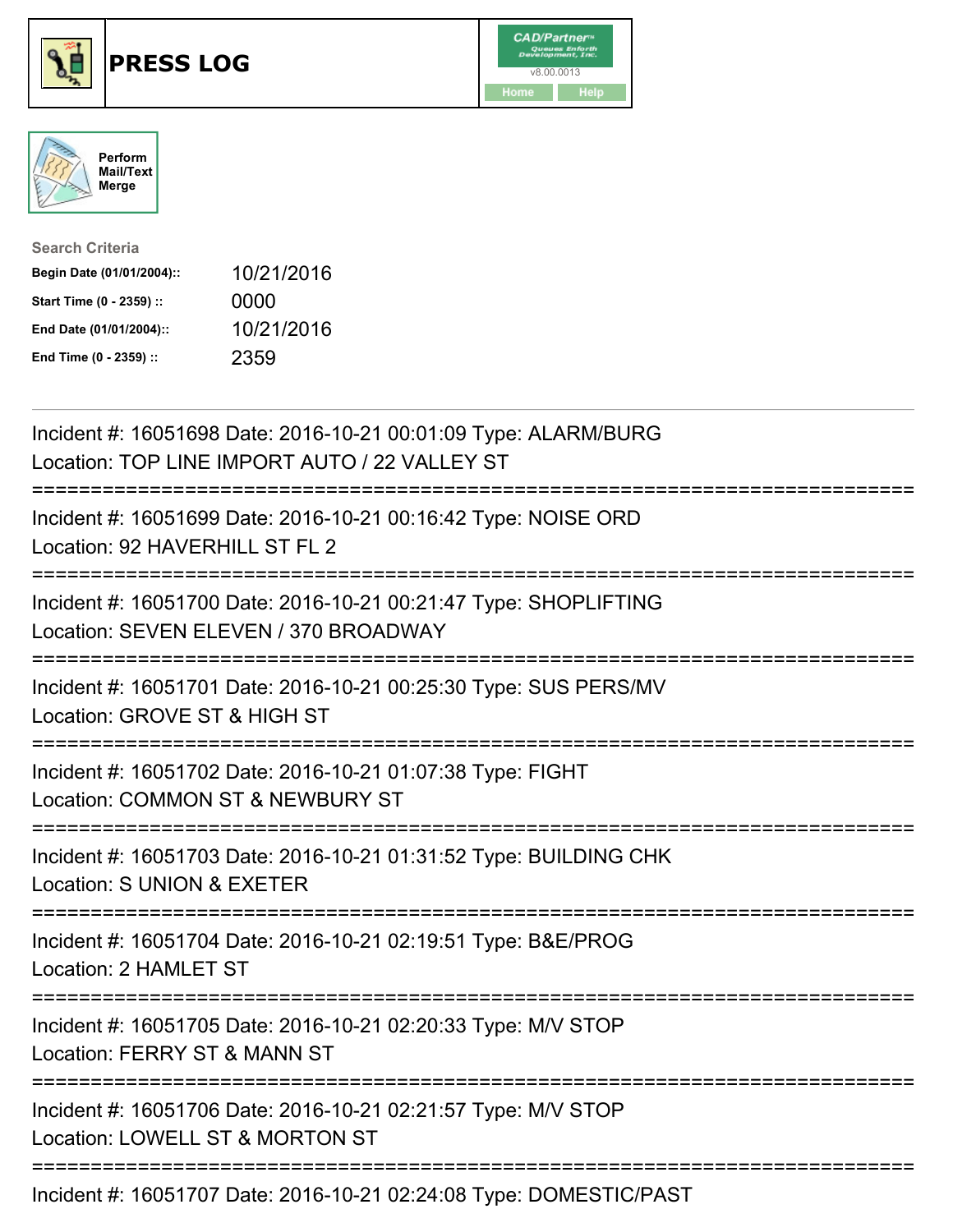Location: 25 TREMONT ST #2

=========================================================================== Incident #: 16051708 Date: 2016-10-21 02:26:16 Type: BUILDING CHK Location: PRIMOS LIQUORS / 450 HAVERHILL ST =========================================================================== Incident #: 16051709 Date: 2016-10-21 02:41:35 Type: BUILDING CHK Location: BELLMORE'S AUTO CENTER / 185 S BROADWAY =========================================================================== Incident #: 16051710 Date: 2016-10-21 02:50:29 Type: M/V STOP Location: ESSEX DR & S UNION ST =========================================================================== Incident #: 16051711 Date: 2016-10-21 02:51:29 Type: M/V STOP Location: HAMPSHIRE ST & TREMONT ST **=========================** Incident #: 16051712 Date: 2016-10-21 03:35:42 Type: BUILDING CHK Location: JJ MINI MART / 324 PROSPECT ST =========================================================================== Incident #: 16051713 Date: 2016-10-21 03:38:13 Type: M/V STOP Location: SUMMIT AV =========================================================================== Incident #: 16051714 Date: 2016-10-21 03:42:08 Type: BUILDING CHK Location: PERROTTA'S SUPER DRUG / 292 PROSPECT ST =========================================================================== Incident #: 16051715 Date: 2016-10-21 04:11:01 Type: M/V STOP Location: COMMON ST & UNION ST =========================================================================== Incident #: 16051716 Date: 2016-10-21 04:16:30 Type: DOMESTIC/PROG Location: 401 CANAL ST FL 3 =========================================================================== Incident #: 16051717 Date: 2016-10-21 04:35:45 Type: B&E/MV/PROG Location: MORKESKI, MELISSA / 628 LOWELL ST FL 2 =========================================================================== Incident #: 16051718 Date: 2016-10-21 05:02:30 Type: SEARCHWARRANT Location: 202 LAWRENCE ST FL 2 =========================================================================== Incident #: 16051719 Date: 2016-10-21 05:06:48 Type: M/V STOP Location: LOWELL & OXFORD =========================================================================== Incident #: 16051720 Date: 2016-10-21 05:12:05 Type: M/V STOP Location: RT114 & DEN ROCK =========================================================================== Incident #: 16051721 Date: 2016-10-21 05:15:52 Type: M/V STOP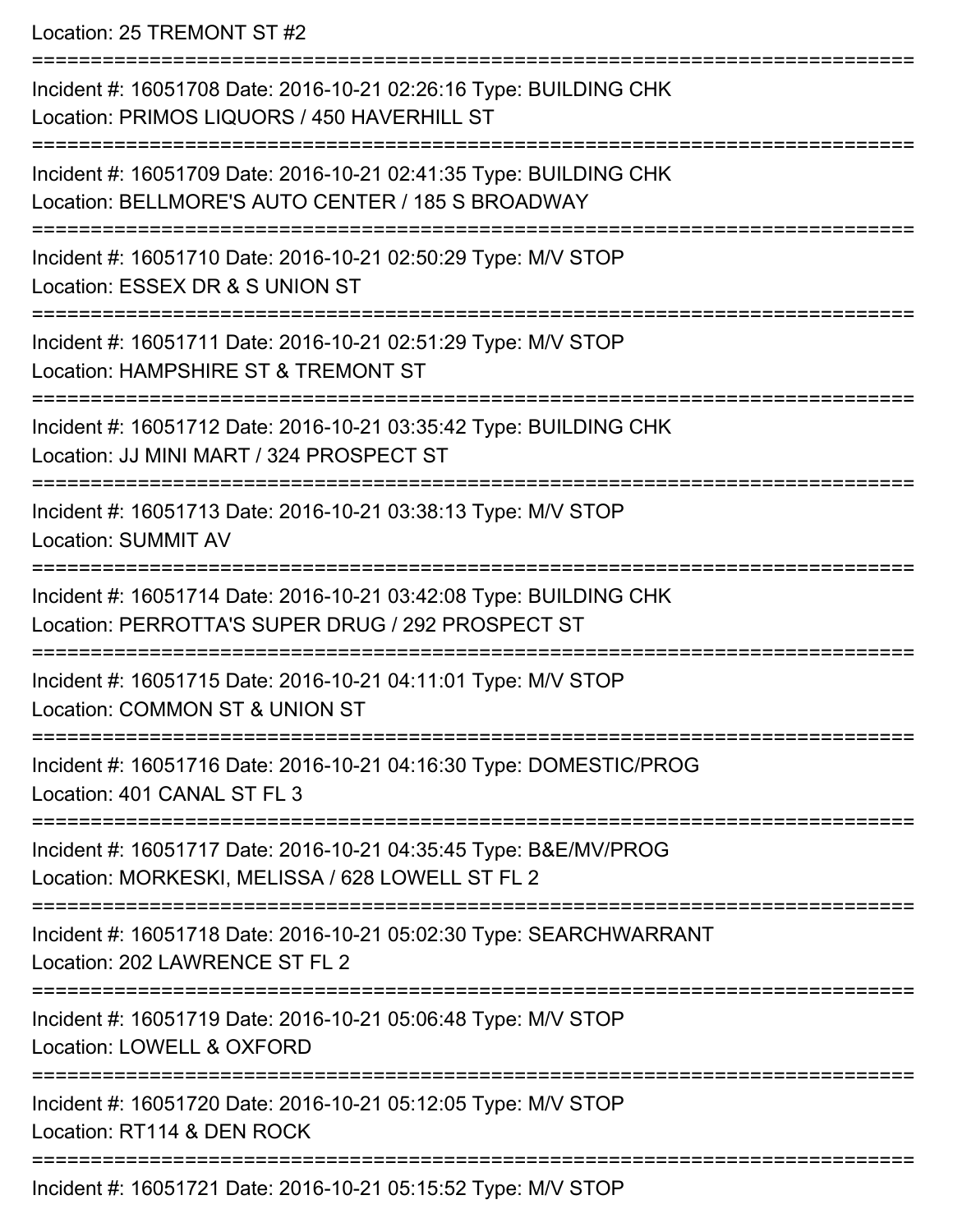| Incident #: 16051722 Date: 2016-10-21 05:19:10 Type: LIC PLATE STO<br>Location: BROADWAY & HAVERHILL ST      |
|--------------------------------------------------------------------------------------------------------------|
| Incident #: 16051723 Date: 2016-10-21 06:34:41 Type: EXTRA SURVEIL<br>Location: SLE SCHOOL / 165 CRAWFORD ST |
| Incident #: 16051724 Date: 2016-10-21 07:03:41 Type: ALARMS<br>Location: LA RUBIA RESTAURANT / 52 COMMON ST  |
| Incident #: 16051725 Date: 2016-10-21 07:21:03 Type: SPECIAL CHECK<br>Location: 76 PHILLIPS ST               |
| Incident #: 16051726 Date: 2016-10-21 07:22:05 Type: TRESPASSING<br>Location: 375 BROADWAY                   |
| Incident #: 16051727 Date: 2016-10-21 07:42:11 Type: M/V STOP<br>Location: ERVING AV & HAMPSHIRE ST          |
| Incident #: 16051728 Date: 2016-10-21 07:56:42 Type: AUTO ACC/NO PI<br>Location: 2 UNION ST                  |
| Incident #: 16051729 Date: 2016-10-21 08:17:36 Type: AUTO ACC/NO PI<br>Location: FARNHAM ST & FOSTER ST      |
| Incident #: 16051730 Date: 2016-10-21 08:22:52 Type: CLOSE STREET<br>Location: AMHERST ST & CASTLE ST        |
| Incident #: 16051731 Date: 2016-10-21 08:28:51 Type: M/V STOP<br>Location: HAVERHILL ST & LAWRENCE ST        |
| Incident #: 16051732 Date: 2016-10-21 08:30:58 Type: M/V STOP<br>Location: BROADWAY & GREEN ST               |
| Incident #: 16051733 Date: 2016-10-21 08:32:51 Type: M/V STOP<br><b>Location: S UNION</b>                    |
| Incident #: 16051734 Date: 2016-10-21 08:41:27 Type: ALARMS<br>Location: 168 NEWBURY ST                      |
| Incident #: 16051735 Date: 2016-10-21 08:46:34 Type: M/V STOP<br>ALLIDELIAE EA AT AALIAAL LAAF ADALLIEADD AT |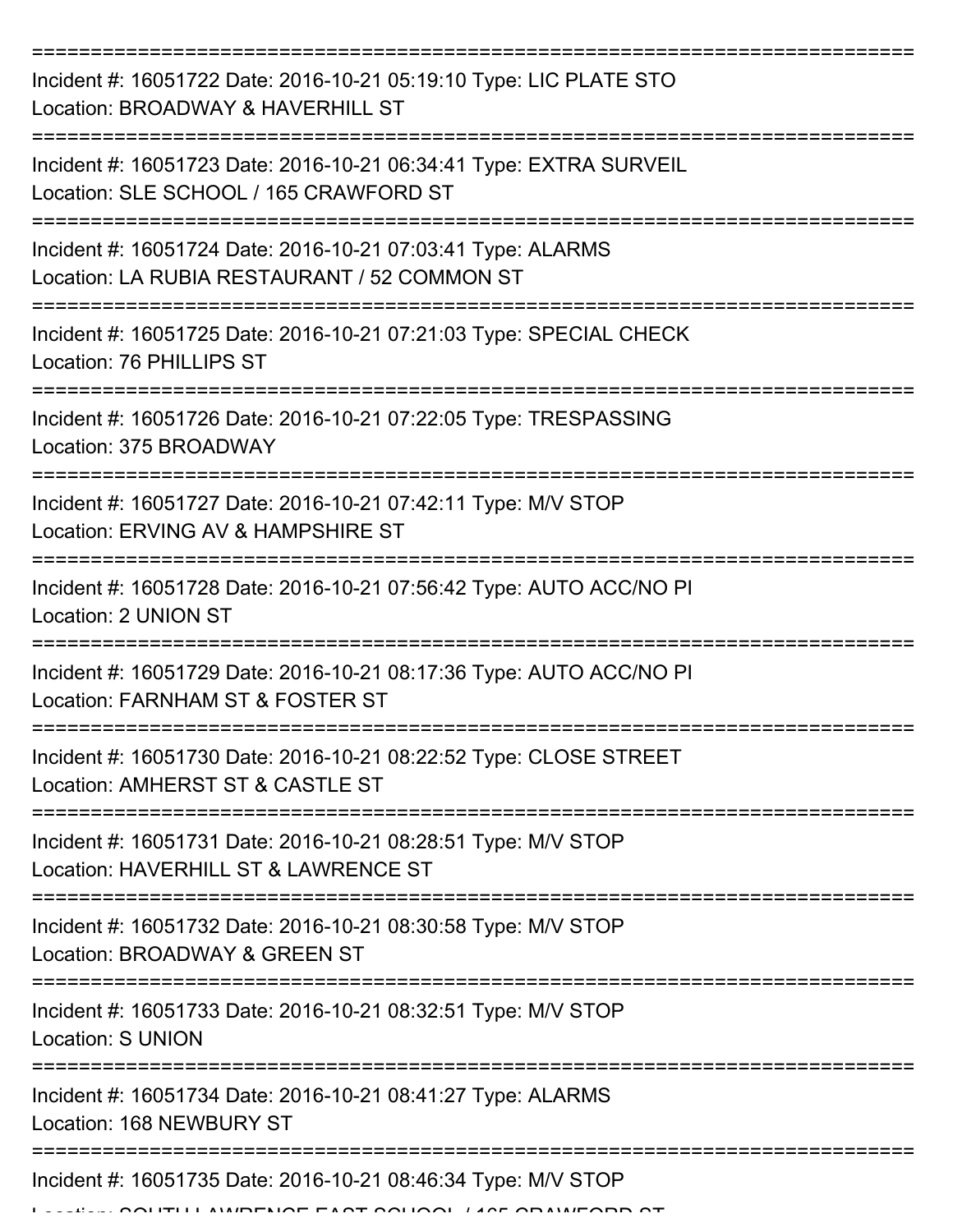| Incident #: 16051736 Date: 2016-10-21 08:48:48 Type: M/V STOP<br>Location: SOUTH LAWRENCE EAST SCHOOL / 165 CRAWFORD ST |
|-------------------------------------------------------------------------------------------------------------------------|
| Incident #: 16051737 Date: 2016-10-21 08:50:07 Type: LARCENY/PAST<br>Location: 60 FERRY ST                              |
| Incident #: 16051738 Date: 2016-10-21 08:52:26 Type: M/V STOP<br>Location: BROADWAY & CROSS ST                          |
| Incident #: 16051739 Date: 2016-10-21 09:14:07 Type: LARCENY/PAST<br>Location: 5-7 MERRIMACK ST                         |
| Incident #: 16051740 Date: 2016-10-21 09:17:15 Type: M/V STOP<br>Location: MERRIMACK ST & PARKER ST                     |
| Incident #: 16051741 Date: 2016-10-21 09:20:11 Type: M/V STOP<br>Location: EXETER ST & OSGOOD ST                        |
| Incident #: 16051742 Date: 2016-10-21 09:31:04 Type: COURT DOC SERVE<br>Location: HAVERHILL ST & JENNINGS ST            |
| Incident #: 16051743 Date: 2016-10-21 09:56:51 Type: M/V STOP<br>Location: ESSEX ST & UNION ST                          |
| Incident #: 16051744 Date: 2016-10-21 10:04:09 Type: M/V STOP<br>Location: BROADWAY & LOWELL ST                         |
| Incident #: 16051745 Date: 2016-10-21 10:17:03 Type: M/V STOP<br>Location: BROADWAY & LOWELL ST                         |
| Incident #: 16051746 Date: 2016-10-21 10:18:00 Type: M/V STOP<br>Location: BROADWAY & LOWELL ST                         |
| Incident #: 16051747 Date: 2016-10-21 10:23:11 Type: LARCENY/PAST<br>Location: WALK IN WALK IN / 83 IRENE ST #2ND       |
| Incident #: 16051748 Date: 2016-10-21 10:39:58 Type: INVESTIGATION<br>Location: 70 N PARISH RD                          |
| Incident #: 16051749 Date: 2016-10-21 10:40:23 Type: 911 HANG UP                                                        |

Location: 25 TDEMONIT CT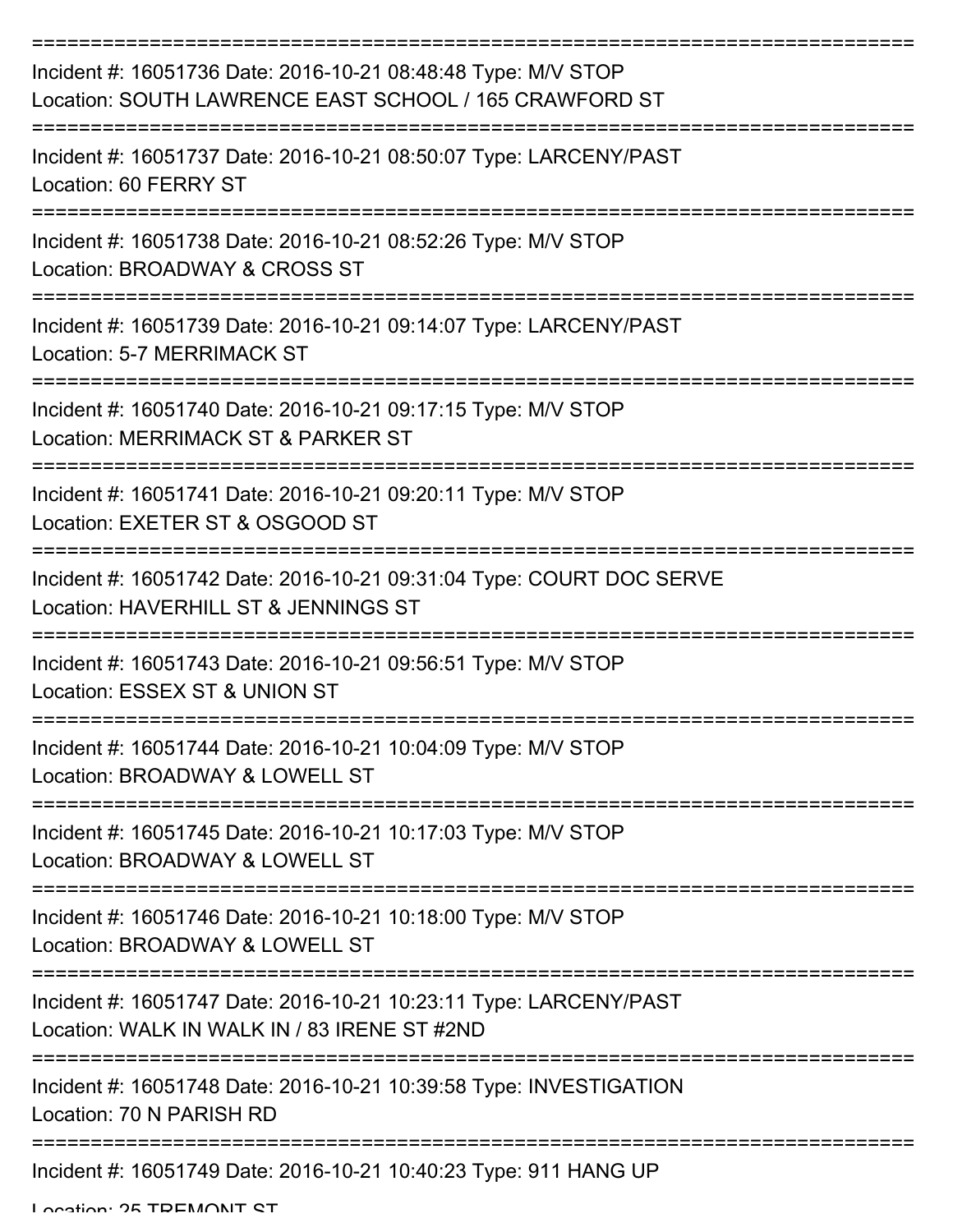| Incident #: 16051750 Date: 2016-10-21 10:45:56 Type: UNKNOWN PROB<br>Location: 7 KINGSTON ST                                |
|-----------------------------------------------------------------------------------------------------------------------------|
| Incident #: 16051751 Date: 2016-10-21 10:46:59 Type: UNWANTEDGUEST<br>Location: 28 SUMMER ST #3<br>================         |
| Incident #: 16051752 Date: 2016-10-21 10:53:16 Type: ACCOSTING<br>Location: 209 FERRY ST #2ND                               |
| Incident #: 16051753 Date: 2016-10-21 10:59:06 Type: DOMESTIC/PAST<br>Location: 64 MANCHESTER ST                            |
| Incident #: 16051754 Date: 2016-10-21 11:19:38 Type: SHOPLIFTING<br>Location: 73 WINTHROP AV                                |
| Incident #: 16051755 Date: 2016-10-21 11:20:26 Type: DOMESTIC/PAST<br>Location: 64 MANCHESTER ST<br>----------------------- |
| Incident #: 16051756 Date: 2016-10-21 11:30:39 Type: MAL DAMAGE<br>Location: 530 BROADWAY                                   |
| Incident #: 16051757 Date: 2016-10-21 11:38:41 Type: INVESTIGATION<br>Location: MAPLEWOOD AV & @METHUEN                     |
| Incident #: 16051758 Date: 2016-10-21 11:41:25 Type: SUS PERS/MV<br>Location: 419 ANDOVER ST                                |
| Incident #: 16051759 Date: 2016-10-21 12:01:57 Type: SUS PERS/MV<br>Location: 428 ANDOVER ST                                |
| Incident #: 16051760 Date: 2016-10-21 12:02:48 Type: HIT & RUN M/V<br>Location: 262 HAMPSHIRE ST                            |
| Incident #: 16051761 Date: 2016-10-21 12:03:53 Type: AUTO ACC/PED<br>Location: HAMPSHIRE ST & LOWELL ST                     |
| Incident #: 16051762 Date: 2016-10-21 12:12:04 Type: VIO CITY ORD<br>Location: 2 MELROSE TER                                |
| Incident #: 16051763 Date: 2016-10-21 12:16:38 Type: HARASSMENT<br>Location: 2 APPLETON ST                                  |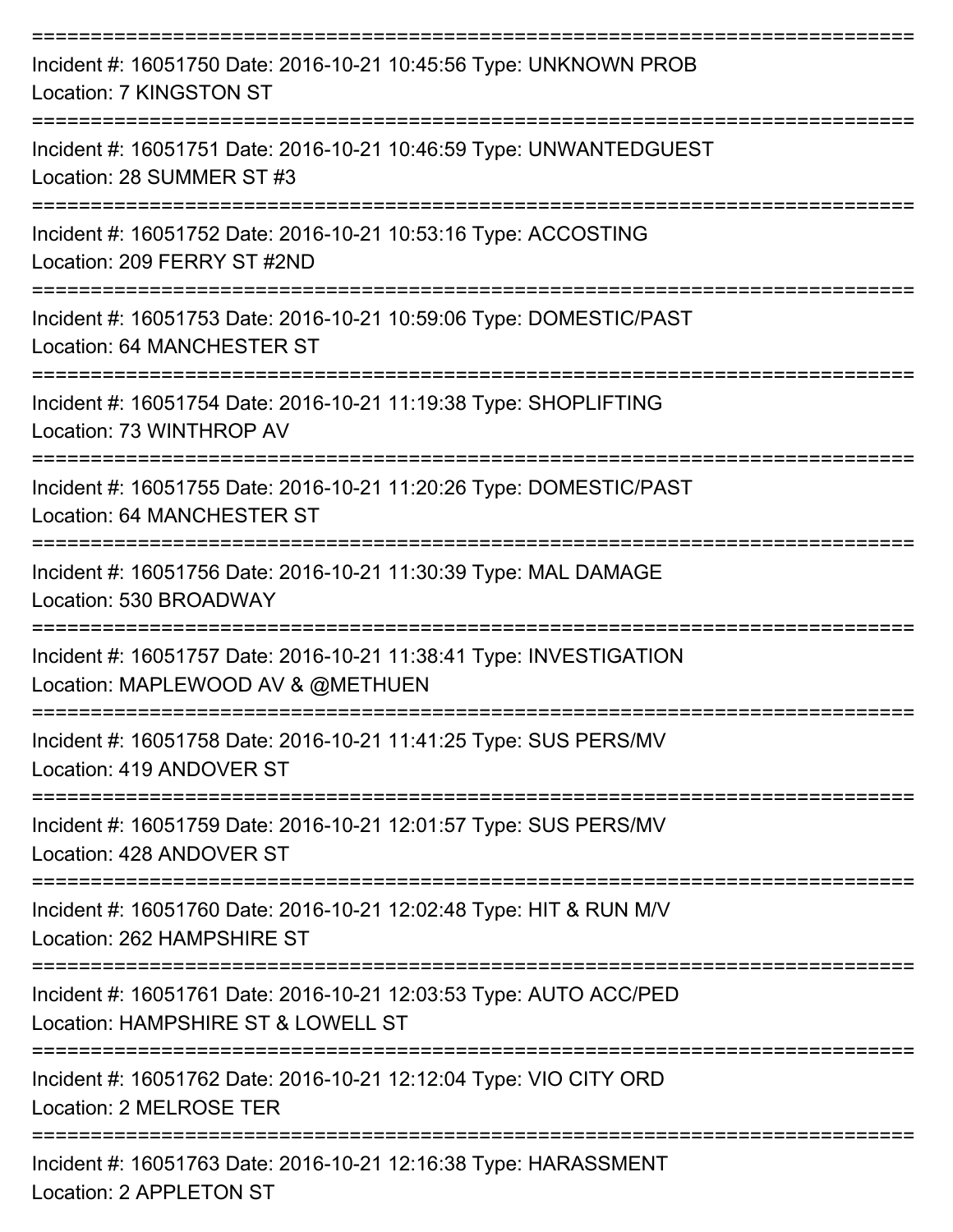| Incident #: 16051764 Date: 2016-10-21 12:30:12 Type: INVESTIGATION<br>Location: ST AUGUSTINE'S OF LAWRENCE / 526 LOWELL          |
|----------------------------------------------------------------------------------------------------------------------------------|
| Incident #: 16051765 Date: 2016-10-21 12:37:18 Type: HIT & RUN M/V<br>Location: 262 HAMPSHIRE ST                                 |
| Incident #: 16051766 Date: 2016-10-21 12:42:05 Type: INVESTIGATION<br>Location: 78 AVON ST                                       |
| Incident #: 16051767 Date: 2016-10-21 13:16:31 Type: DOMESTIC/PROG<br>Location: 86 TOWER HILL ST FL 2                            |
| Incident #: 16051768 Date: 2016-10-21 13:22:36 Type: M/V STOP<br>Location: 658 ESSEX ST                                          |
| Incident #: 16051769 Date: 2016-10-21 13:51:16 Type: ANIMAL COMPL<br>Location: 620 LOWELL ST                                     |
| Incident #: 16051770 Date: 2016-10-21 13:52:44 Type: M/V STOP<br>Location: BRADFORD ST & HAMPSHIRE ST<br>======================= |
| Incident #: 16051771 Date: 2016-10-21 14:03:34 Type: M/V STOP<br>Location: EXETER ST & PHILLIPS ST                               |
| Incident #: 16051772 Date: 2016-10-21 14:07:36 Type: M/V STOP<br>Location: CHANDLER ST & MEDFORD ST                              |
| Incident #: 16051773 Date: 2016-10-21 14:18:17 Type: FRAUD<br>Location: 62 SALEM ST                                              |
| Incident #: 16051774 Date: 2016-10-21 14:19:00 Type: SPECIAL CHECK<br>Location: SOUTH LAWRENCE EAST SCHOOL / 165 CRAWFORD ST     |
| Incident #: 16051775 Date: 2016-10-21 14:26:25 Type: M/V STOP<br>Location: EXETER ST & OSGOOD ST                                 |
| Incident #: 16051776 Date: 2016-10-21 14:26:53 Type: DOMESTIC/PAST<br>Location: 305 PROSPECT ST #3                               |
| Incident #: 16051777 Date: 2016-10-21 14:29:50 Type: SEX OFF. PAST<br>Location: 10 RIVER RD                                      |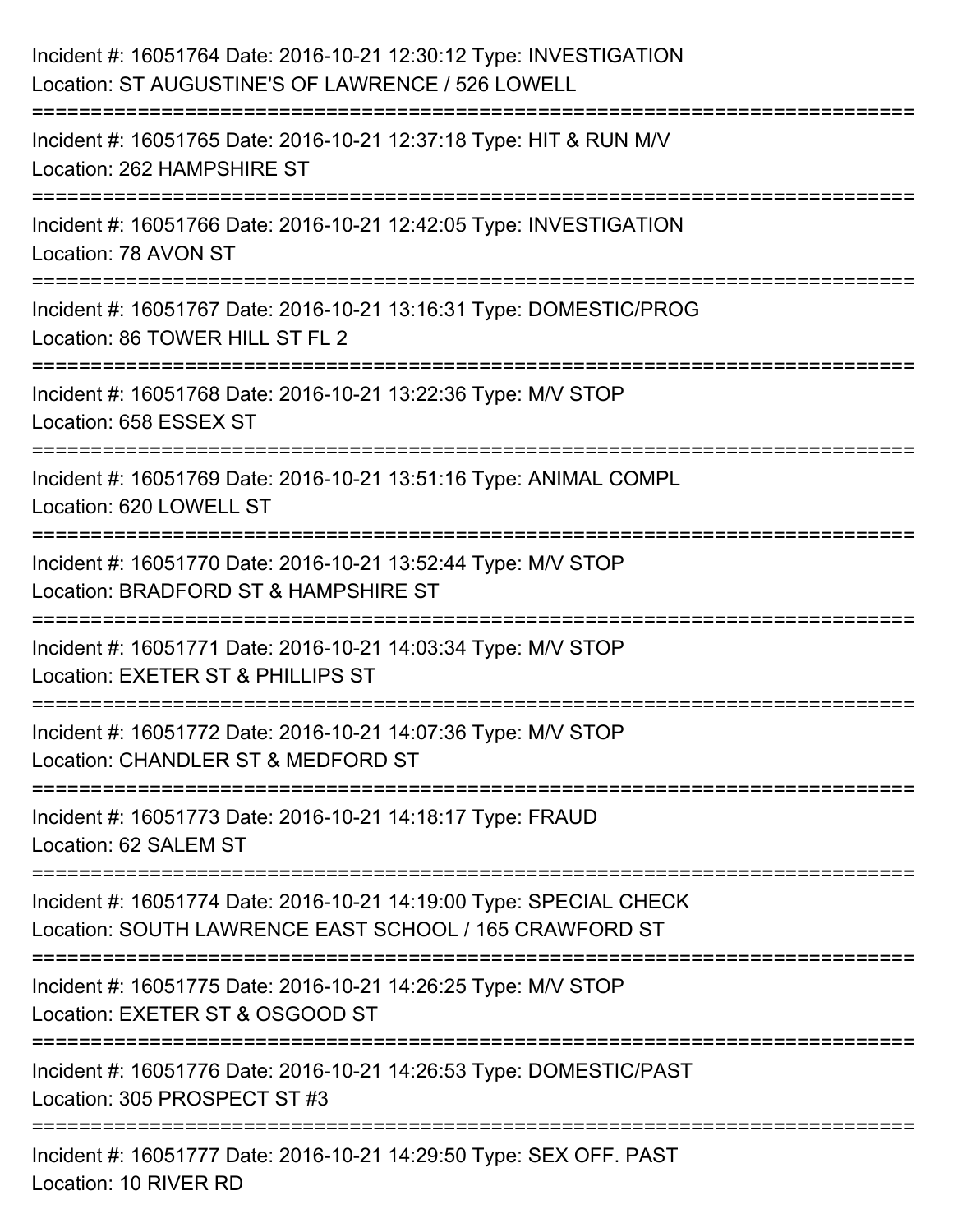| Incident #: 16051779 Date: 2016-10-21 14:32:33 Type: SUICIDE ATTEMPT<br>Location: 118 JACKSON ST                                                      |
|-------------------------------------------------------------------------------------------------------------------------------------------------------|
| Incident #: 16051778 Date: 2016-10-21 14:32:57 Type: AUTO ACC/NO PI<br>Location: 380 HAVERHILL ST                                                     |
| Incident #: 16051780 Date: 2016-10-21 14:45:31 Type: SUS PERS/MV<br>Location: 168 BROADWAY<br>===============================                         |
| Incident #: 16051781 Date: 2016-10-21 14:52:33 Type: UNWANTEDGUEST<br>Location: 546 HAVERHILL ST                                                      |
| Incident #: 16051782 Date: 2016-10-21 14:59:51 Type: MEDIC SUPPORT<br>Location: 48 DUCKETT AV #APT11                                                  |
| Incident #: 16051783 Date: 2016-10-21 15:07:50 Type: TRESPASSING<br>Location: 100 HAWTHORNE WAY                                                       |
| Incident #: 16051784 Date: 2016-10-21 15:11:48 Type: UNWANTEDGUEST<br>Location: HAFFNER'S GAS STATION / 69 PARKER ST<br>============================= |
| Incident #: 16051785 Date: 2016-10-21 15:15:07 Type: ASSSIT OTHER PD<br>Location: 60 KINGSTON ST #2R                                                  |
| Incident #: 16051786 Date: 2016-10-21 15:22:14 Type: AUTO ACC/NO PI<br>Location: 20 KNOX ST                                                           |
| Incident #: 16051787 Date: 2016-10-21 15:24:07 Type: AUTO ACC/PED<br>Location: MILTON ST & PROVIDENCE ST                                              |
| Incident #: 16051788 Date: 2016-10-21 15:57:44 Type: ANIMAL COMPL<br>Location: 88 KNOX ST                                                             |
| Incident #: 16051789 Date: 2016-10-21 16:03:42 Type: AUTO ACC/PI<br>Location: BROADWAY & WATER ST                                                     |
| Incident #: 16051790 Date: 2016-10-21 16:10:58 Type: INVESTIGATION<br>Location: 35 EASTON ST                                                          |
| Incident #: 16051791 Date: 2016-10-21 16:26:22 Type: AUTO ACC/NO PI<br>Location: 48 NEWTON ST                                                         |

===========================================================================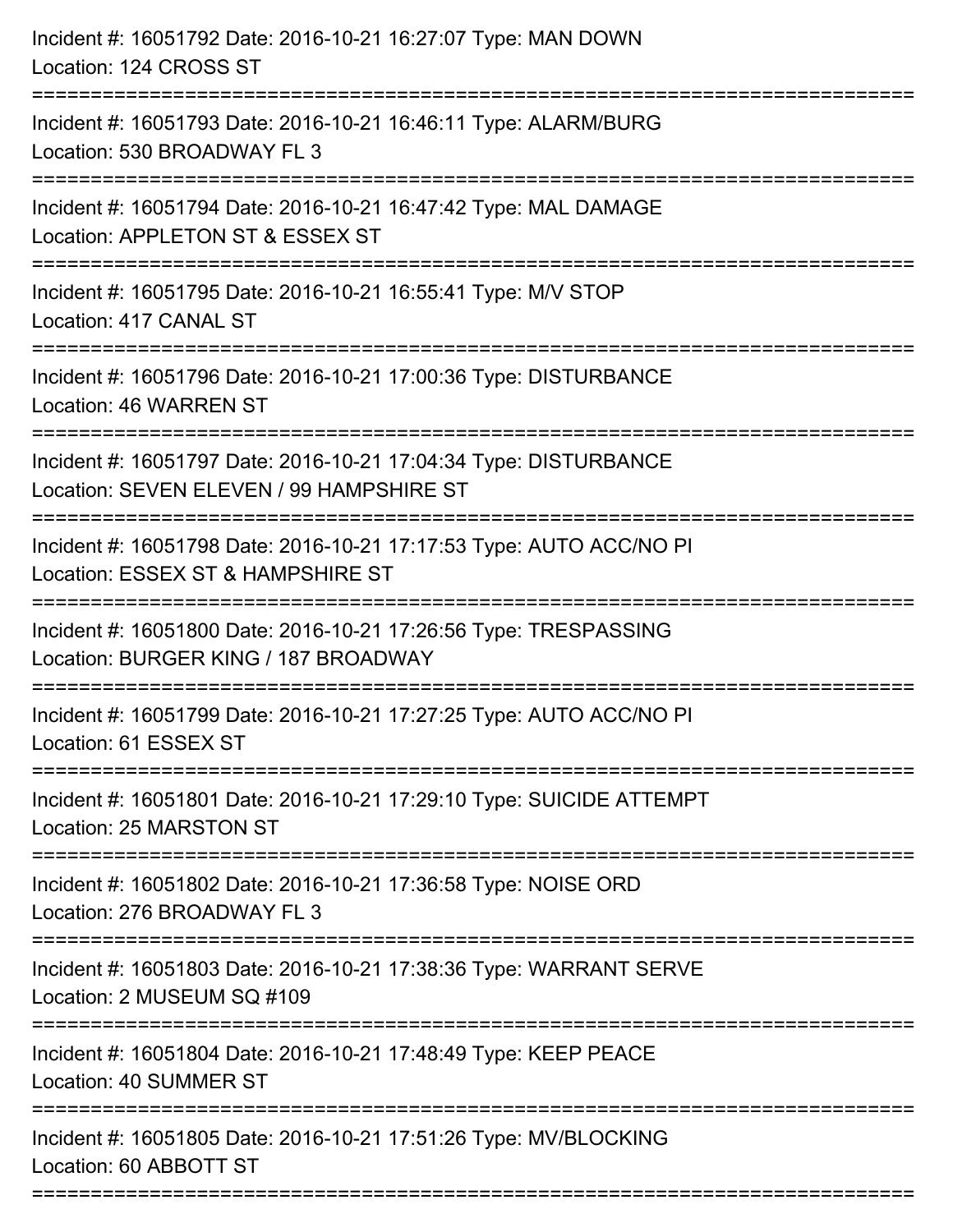Location: 333 ESSEX ST

| Incident #: 16051807 Date: 2016-10-21 17:57:58 Type: AUTO ACC/NO PI<br>Location: 70 WINTHROP AV                                      |
|--------------------------------------------------------------------------------------------------------------------------------------|
| Incident #: 16051808 Date: 2016-10-21 17:58:06 Type: MV/BLOCKING<br>Location: 232 SALEM ST                                           |
| Incident #: 16051809 Date: 2016-10-21 18:05:42 Type: M/V STOP<br>Location: DURHAM ST & S BROADWAY                                    |
| Incident #: 16051810 Date: 2016-10-21 18:12:20 Type: M/V STOP<br>Location: S BROADWAY & SHATTUCK ST                                  |
| Incident #: 16051811 Date: 2016-10-21 18:15:35 Type: NOISE ORD<br>Location: 15 DUCKETT AV #4                                         |
| Incident #: 16051812 Date: 2016-10-21 18:23:12 Type: DOMESTIC/PAST<br>Location: 220 HIGH ST FL 3                                     |
| Incident #: 16051813 Date: 2016-10-21 18:24:41 Type: M/V STOP<br>Location: MERRIMACK ST & S BROADWAY                                 |
| Incident #: 16051814 Date: 2016-10-21 18:27:21 Type: M/V STOP<br>Location: BROADWAY & CONCORD ST                                     |
| Incident #: 16051815 Date: 2016-10-21 18:28:52 Type: SUS PERS/MV<br>Location: JACKSON ST & KNOX ST                                   |
| ===============<br>Incident #: 16051816 Date: 2016-10-21 18:29:09 Type: AUTO ACC/UNK PI<br>Location: BOSTON MARKET / 435 WINTHROP AV |
| Incident #: 16051817 Date: 2016-10-21 18:30:35 Type: M/V STOP<br><b>Location: 40 LAWRENCE ST</b>                                     |
| Incident #: 16051818 Date: 2016-10-21 18:30:35 Type: MAN DOWN<br>Location: FRANKLIN ST & HAVERHILL ST                                |
| Incident #: 16051820 Date: 2016-10-21 18:38:52 Type: DISTURBANCE<br>Location: 47 CHELMSFORD ST FL 2                                  |
|                                                                                                                                      |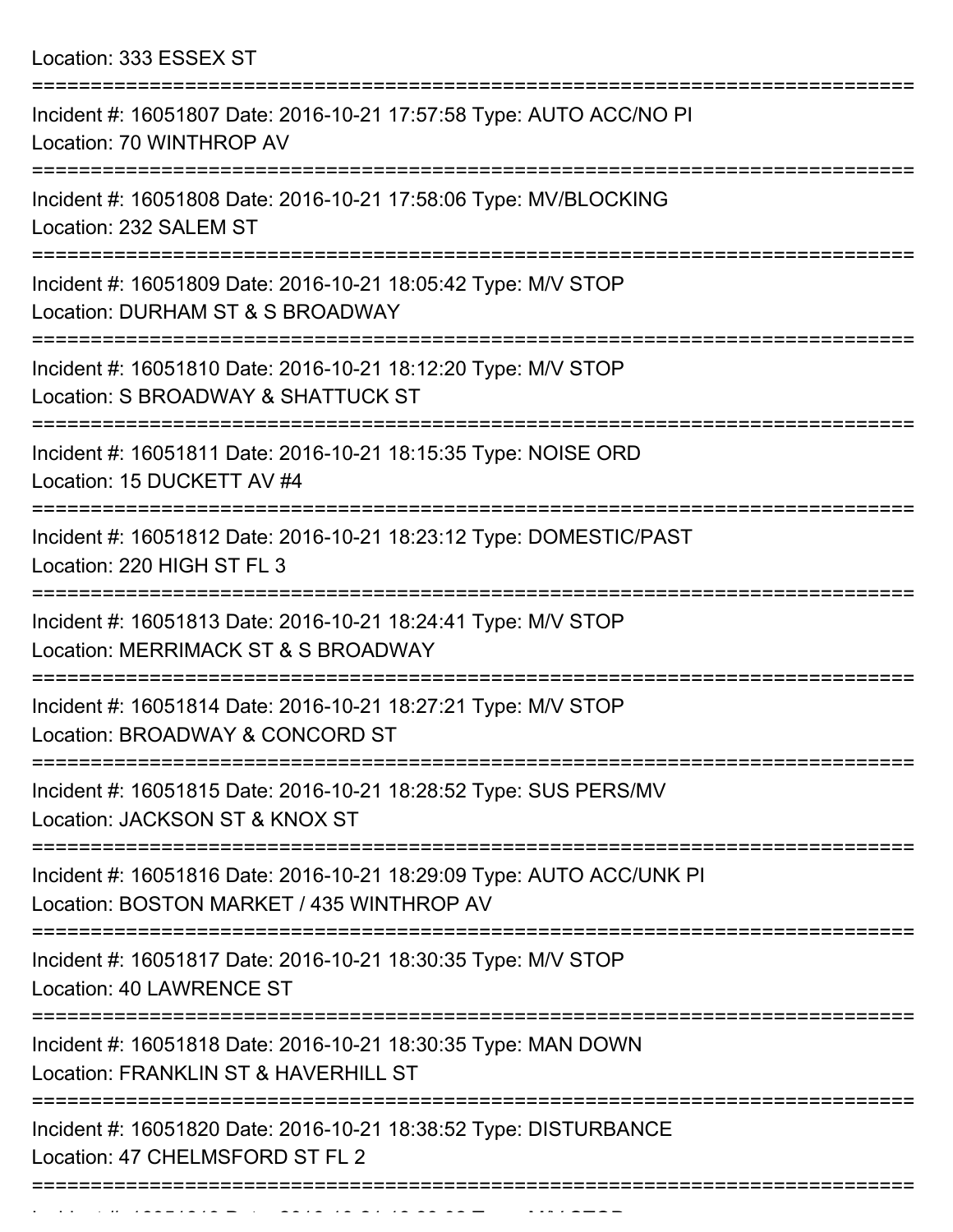| Location: BROADWAY & GREEN ST                                                                                |
|--------------------------------------------------------------------------------------------------------------|
| Incident #: 16051821 Date: 2016-10-21 18:58:33 Type: ALARM/BURG<br>Location: 441 MARKET ST                   |
| Incident #: 16051822 Date: 2016-10-21 19:15:01 Type: TOW OF M/V<br>Location: 150 PARK ST                     |
| Incident #: 16051823 Date: 2016-10-21 19:19:30 Type: LARCENY/PAST<br>Location: 33 EASTON ST                  |
| Incident #: 16051824 Date: 2016-10-21 19:21:34 Type: M/V STOP<br>Location: 131 S UNION ST                    |
| Incident #: 16051825 Date: 2016-10-21 19:34:13 Type: STOL/MV/PAS<br>Location: 171 JACKSON ST                 |
| Incident #: 16051826 Date: 2016-10-21 19:38:45 Type: THREATS<br>Location: 362 ESSEX ST #204                  |
| Incident #: 16051827 Date: 2016-10-21 19:50:48 Type: MAN DOWN<br>Location: BROTHERS MARKET / 100 FRANKLIN ST |
| Incident #: 16051828 Date: 2016-10-21 19:54:40 Type: DISTURBANCE<br>Location: 266 ESSEX ST                   |
| Incident #: 16051829 Date: 2016-10-21 19:55:25 Type: INVEST CONT<br>Location: 32 FITZ ST FL 1                |
| Incident #: 16051831 Date: 2016-10-21 20:01:06 Type: MV/BLOCKING<br>Location: 285 MERRIMACK ST               |
| Incident #: 16051830 Date: 2016-10-21 20:01:50 Type: INVEST CONT<br>Location: 35 EASTON ST                   |
| Incident #: 16051832 Date: 2016-10-21 20:02:48 Type: GENERAL SERV<br>Location: 43 SULLIVAN AV                |
| Incident #: 16051833 Date: 2016-10-21 20:10:44 Type: AUTO ACC/NO PI<br>Location: AMES ST & HAVERHILL ST      |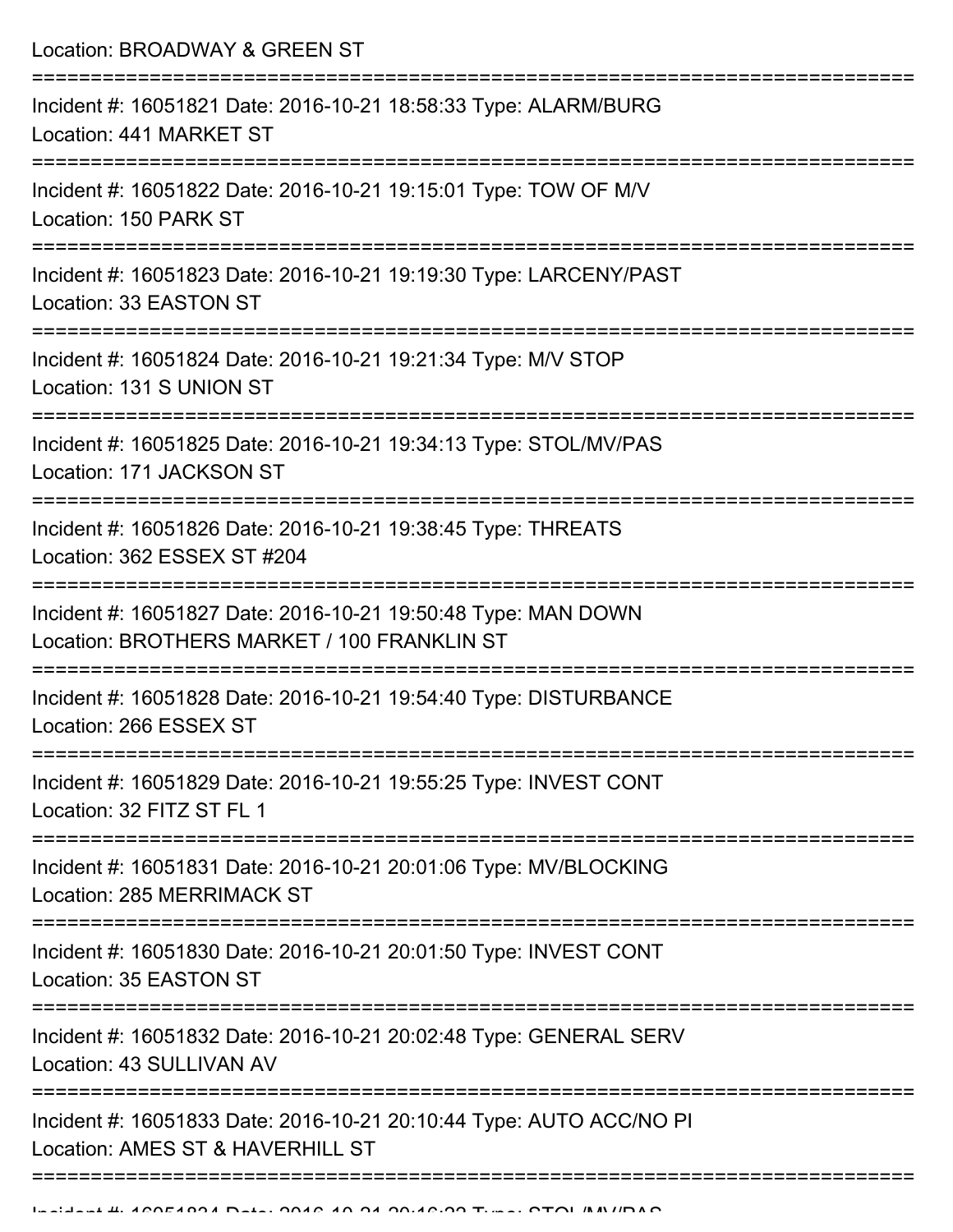| Location: WLK IN WALK IN / 209 ABBOTT ST                                                                                         |
|----------------------------------------------------------------------------------------------------------------------------------|
| Incident #: 16051835 Date: 2016-10-21 20:23:19 Type: STOL/MV/PAS<br>Location: 209 ABBOTT ST                                      |
| Incident #: 16051836 Date: 2016-10-21 20:27:08 Type: DOMESTIC/PROG<br>Location: 6 MONMOUTH ST #2                                 |
| Incident #: 16051837 Date: 2016-10-21 20:40:24 Type: M/V STOP<br>Location: EXETER ST & WINTHROP AV                               |
| Incident #: 16051838 Date: 2016-10-21 20:41:59 Type: M/V STOP<br>Location: EXETER ST & WINTHROP AV                               |
| Incident #: 16051839 Date: 2016-10-21 20:54:21 Type: ASSSIT OTHER PD<br>Location: 90 LOWELL ST                                   |
| Incident #: 16051840 Date: 2016-10-21 21:17:19 Type: ALARM/BURG<br>Location: 12 GRANT RD                                         |
| Incident #: 16051841 Date: 2016-10-21 21:27:46 Type: DOMESTIC/PAST<br>Location: 259 ANDOVER ST                                   |
| -----------------------<br>Incident #: 16051842 Date: 2016-10-21 21:32:06 Type: DISABLED MV<br>Location: ANDOVER ST & CLIFTON ST |
| Incident #: 16051843 Date: 2016-10-21 21:46:11 Type: DISABLED MV<br>Location: 481 ANDOVER ST                                     |
| Incident #: 16051844 Date: 2016-10-21 21:46:23 Type: AUTO ACC/NO PI<br>Location: MELROSE ST & WATER ST                           |
| Incident #: 16051845 Date: 2016-10-21 21:48:45 Type: AUTO ACC/NO PI<br>Location: COMMONWEALTH DR & MARSTON ST                    |
| Incident #: 16051846 Date: 2016-10-21 21:52:50 Type: MV/BLOCKING<br>Location: ANDOVER ST & CLIFTON ST                            |
| Incident #: 16051847 Date: 2016-10-21 21:59:21 Type: DISABLED MV<br>Location: 101 EMMETT ST                                      |
| Incident #: 16051848 Date: 2016-10-21 21:59:45 Type: DISABLED MV                                                                 |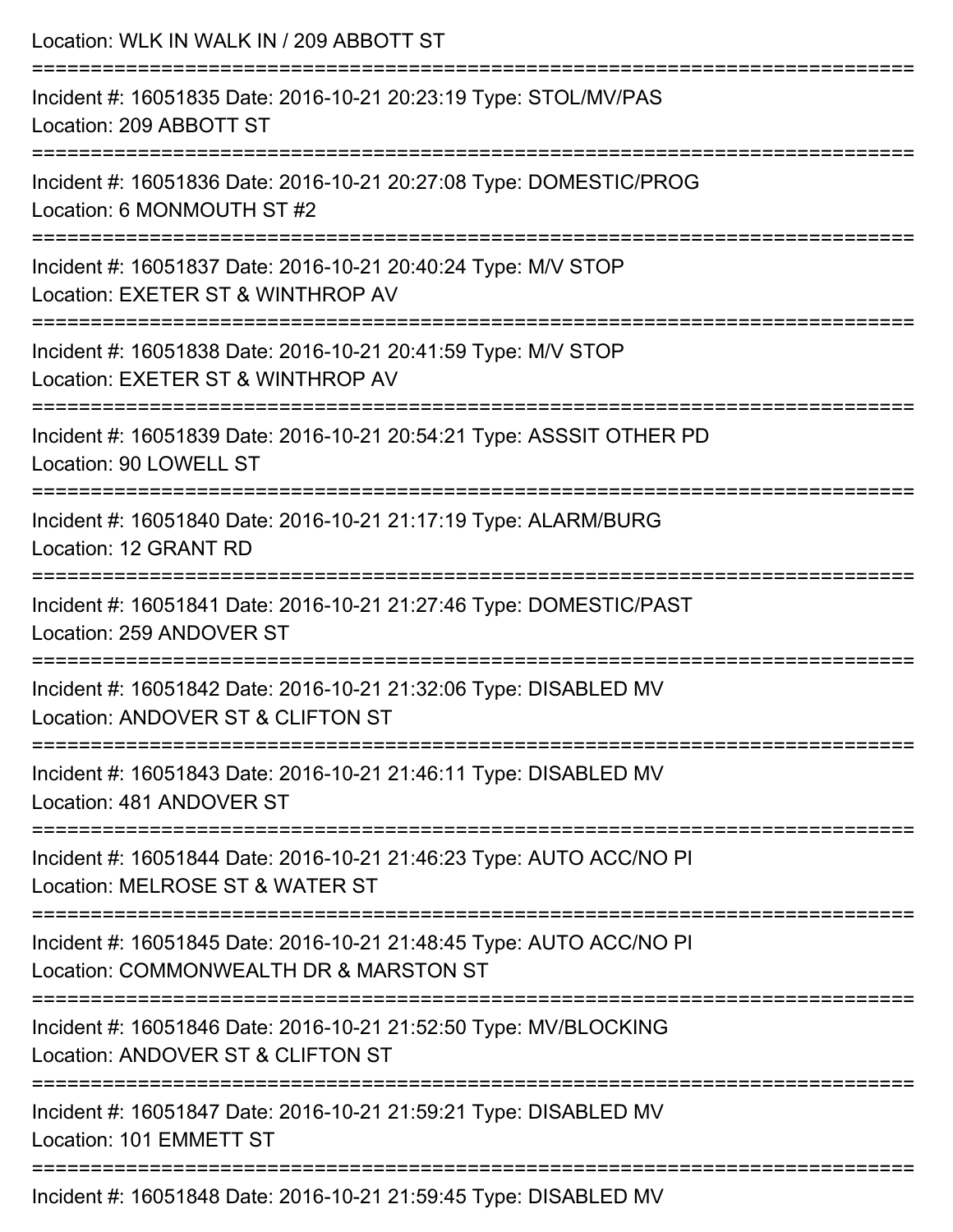| Incident #: 16051849 Date: 2016-10-21 22:05:03 Type: DISABLED MV<br>Location: EXETER ST & WINTHROP AV        |
|--------------------------------------------------------------------------------------------------------------|
| Incident #: 16051850 Date: 2016-10-21 22:05:25 Type: MV/BLOCKING<br>Location: 70 CAMBRIDGE ST                |
| Incident #: 16051851 Date: 2016-10-21 22:07:11 Type: DISABLED MV<br>Location: DUNKIN DONUTS / 104 MARSTON ST |
| Incident #: 16051853 Date: 2016-10-21 22:11:23 Type: SPECIAL CHECK<br>Location: 12 PROSPECT CT               |
| Incident #: 16051852 Date: 2016-10-21 22:13:11 Type: NOISE ORD<br>Location: 4 INMAN ST #2 FL 15              |
| Incident #: 16051854 Date: 2016-10-21 22:14:09 Type: DISABLED MV<br>Location: 196 LOWELL ST                  |
| Incident #: 16051855 Date: 2016-10-21 22:21:27 Type: AUTO ACC/NO PI<br>Location: BIG N' BEEFY / 415 BROADWAY |
| Incident #: 16051856 Date: 2016-10-21 22:33:24 Type: AUTO ACC/NO PI<br>Location: ANDOVER ST & CARLETON ST    |
| Incident #: 16051857 Date: 2016-10-21 22:35:41 Type: DISTURBANCE<br>Location: 95 NEWBURY ST                  |
| Incident #: 16051858 Date: 2016-10-21 22:41:52 Type: INVEST CONT<br>Location: 27 BOXFORD ST                  |
| Incident #: 16051860 Date: 2016-10-21 22:43:34 Type: ANIMAL COMPL<br>Location: 350 MERRIMACK ST              |
| Incident #: 16051859 Date: 2016-10-21 22:43:39 Type: AUTO ACC/NO PI<br>Location: NEWTON ST & SALEM ST        |
| Incident #: 16051861 Date: 2016-10-21 22:48:45 Type: DISABLED MV<br>Location: EXETER ST & PHILLIPS ST        |
| Incident #: 16051862 Date: 2016-10-21 22:51:24 Type: DISABLED MV                                             |